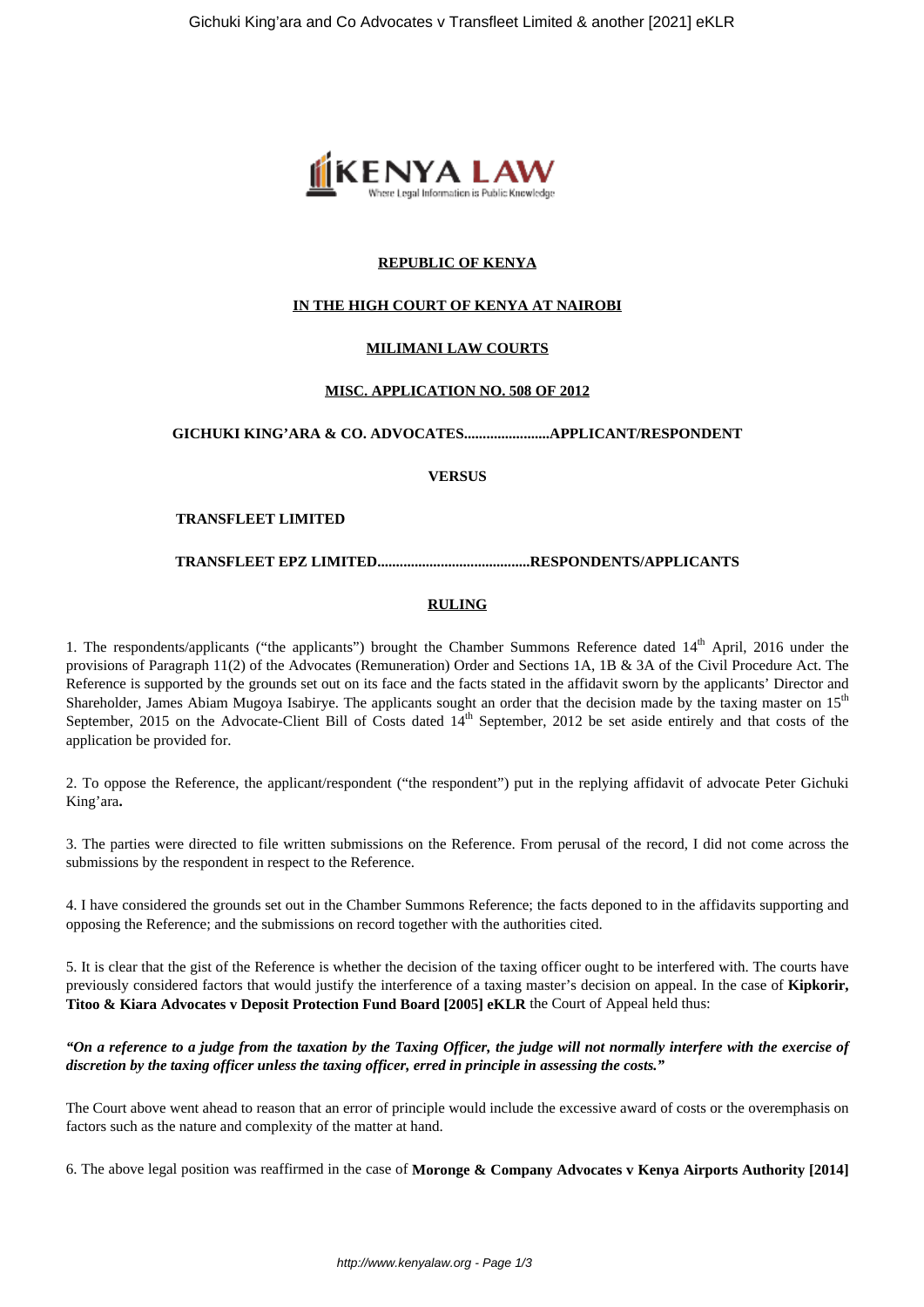**eKLR** similarly determined by the Court of Appeal.

7. The main concern raised by the applicants in their Reference is that the taxing master did not consider and make a determination on the issue to do with the existence of an agreement between the parties herein regarding payment of legal fees, despite this issue having been raised before her. The applicants also submit that in various other matters which were previously placed before respective taxing masters, similar Bills of Costs were dismissed or struck out on the basis of the existence of valid agreements pertaining to fees and cited **Section 45(6)** of the **Advocates Act** which stipulates that:

#### *"Subject to this section, the costs of an advocate in any case where an agreement has been made by virtue of this section shall not be subject to taxation nor to section 48"*

8. In answer, the respondent states in the replying affidavit of Peter Gichuki King'ara that the issue on existence of a fee agreement was canvassed before the court and a determination made, and that subsequently, the taxing master in her ruling gave reasons for her decision on taxation. The respondent is therefore of the view that the Reference is a mere afterthought, has been filed with inordinate delay and ought to be dismissed.

9. Upon perusal of the record, it is apparent that following the filing of the Advocate-Client Bill of Costs dated 14<sup>th</sup> September, 2012 by the respondent, the applicants lodged the application dated 13<sup>th</sup> February, 2013 before the High Court and sought to have the Bill of Costs struck out on the basis of an agreement on remuneration. Upon hearing the parties on the aforesaid application, the court determined that it did not have jurisdiction to analyze such matters or to grant the orders sought as those fell within the purview of the taxing master. For that reason, the court dismissed the application. As such, the instant Reference cannot be said to be *res judicata* as is claimed by the respondent herein.

10. Upon further perusal of the record, I observed that in their submissions relating to the Bill of Costs, the applicants raised the issue of the agreement on fees. It is however apparent that in her ruling, the learned taxing master did not address her mind to the subject of an agreement, if any, relating to fees pursuant to Section 45(6) of the Advocates Act. Noting that this particular issue was raised before her and as it seems, is a bone of contention between the parties, it was imperative for the taxing master to make a determination on it. In this respect, I am satisfied that the taxing master fell into error.

11. The second facet of the Reference touches on the instruction fees of Kshs.2,000,000/=, which the applicants deem to be manifestly excessive; whereas the respondent avers that in making such award, the taxing master exercised her discretion correctly.

12. From the perusal of the impugned ruling on taxation, it is apparent that in awarding the abovementioned sum on instruction fees, the taxing master considered the importance of the parent suit, the volume of work undertaken and the relevant legal principles encompassing instruction fees. In my view, there is nothing to indicate that the learned taxing master overlooked the relevant principles. I am convinced that to this extent she exercised her discretion properly.

13. Be that as it may and based on my earlier finding on the issue of the pendency of a determination on an agreement on legal fees, I find it imperative for the decision of the taxing master to be interfered with.

14. The upshot therefore is that I find merit in the Chamber Summons Reference and the same succeeds on order (ii). Consequently:

**a) The ruling of the taxing master delivered on 15th September, 2015 and the resulting Certificate of taxation issued on 31st March, 2016 are hereby set aside.**

**b) The matter shall be placed before a different taxing master for the purpose of making a determination on the subject of an agreement on fees, if any, between the parties.** 

**c) Subject to the outcome on b) above, the Bill of Costs dated 14th September, 2012 shall thereafter be taxed afresh.** 

**d) In the circumstances, I order each party shall bear their own costs.**